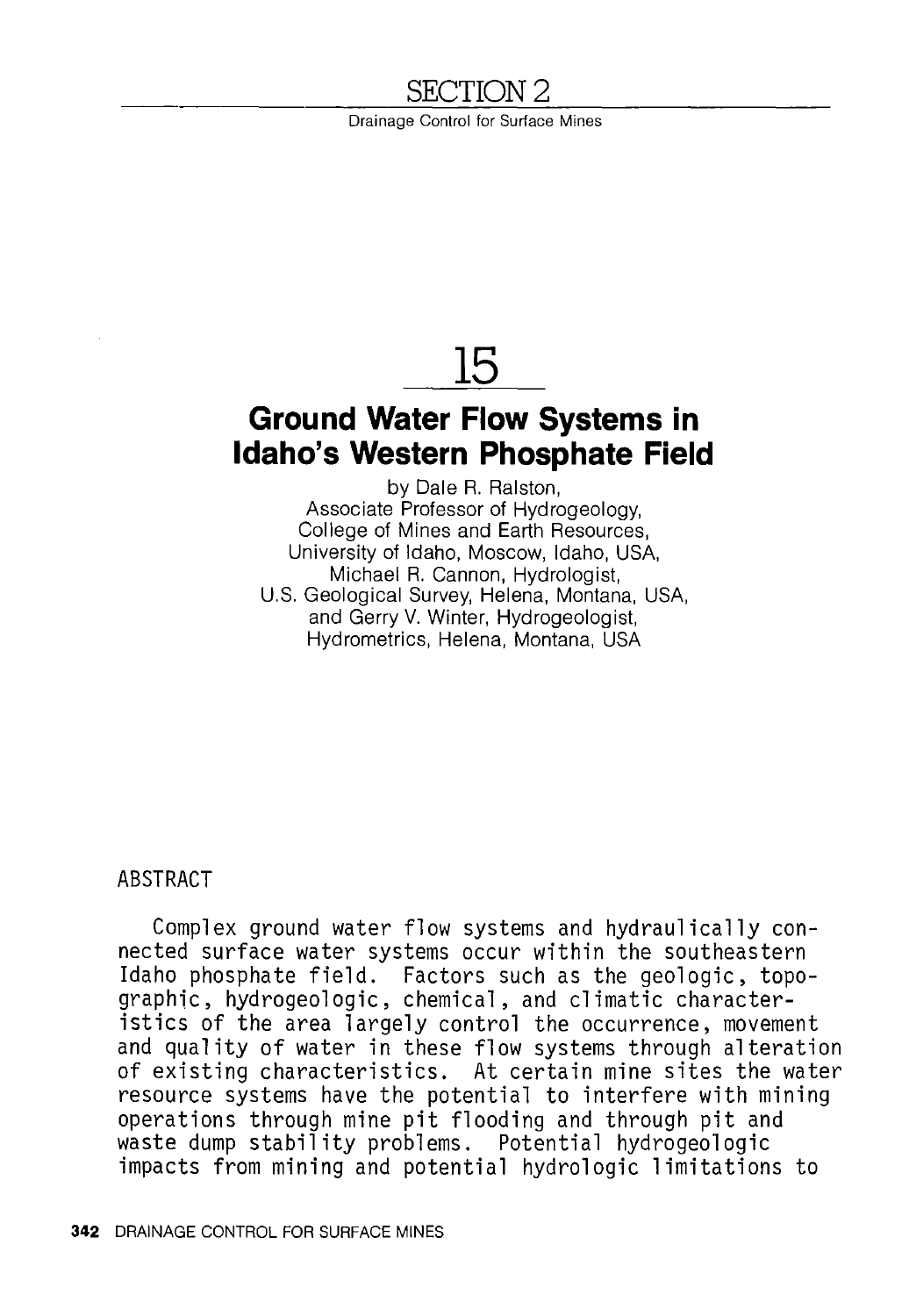mining are often difficult to predict because of the many variables involved.

Hydrogeologic studies in the southeastern Idaho phosphate field show that there are definite relationships between geologic, topographic, hydrogeologic, and climatic factors and existing ground water flow systems. The ore-bearing Phosphoria Formation effectively separates ground water flow in the Thaynes and Dinwoody formations from the underlying Wells Formation. Considerable ground water discharge occurs from the lower member of the Dinwoody Formation. Stream flow is commonly lost into the upper member of the Wells Formation. Analysis of existing mine sites shows that relationships exist between the water resource systems which occur at a mine site and the potential hydrologic impacts<br>from mining. Hydrologic limitations to mining are also Hydrologic limitations to mining are also related to the water resource systems which occur at the mine site.

Ground water flow system theory and observed water resource systems relationships were used to develop conceptual models that identify water resource systems at mine sites and evaluate mine sites for potential hydrologic impacts and mining limitations. The conceptual models can be used to interpret<br>flow systems at existing or proposed mine sites. Such flow systems at existing or proposed mine sites. analyses will facilitate environmental management with minimum costs to industry and also provide important inputs for mine management. The models yield highly reliable results when used as specified.

#### INTRODUCTION

#### Statement of the Problem

Southeastern Idaho encompasses a large portion of the western phosphate field. The Idaho phosphate deposits contain about 80 percent of the ore reserves of the western phosphate field, or about 35 percent of the United States reserves (U. S. Department of the Interior, U. S. Department of Agriculture, 1977). Phosphate ore is mined by open-pit methods along outcrops of the Meade Peak member of the Phosphoria Formation, where it has been exposed through folding, faulting, and erosion (Fig. 1).

Water resources within the phosphate field exist in complex ground water and surface water flow systems. These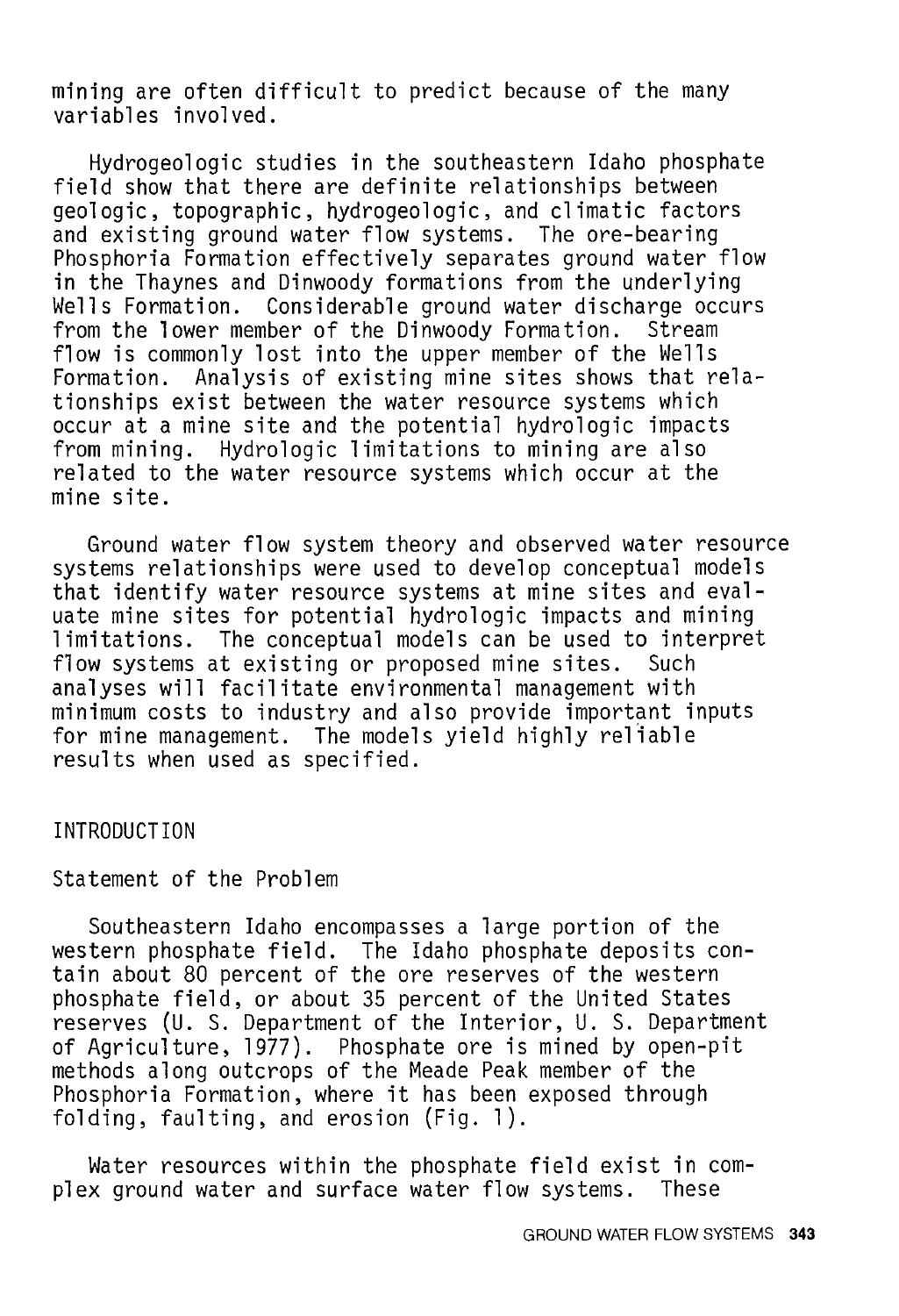

Location of Phosphoria Formation outcrops in the southeastern<br>Idaho phosphate field (after Ralston, et al., 1977). Figure 1.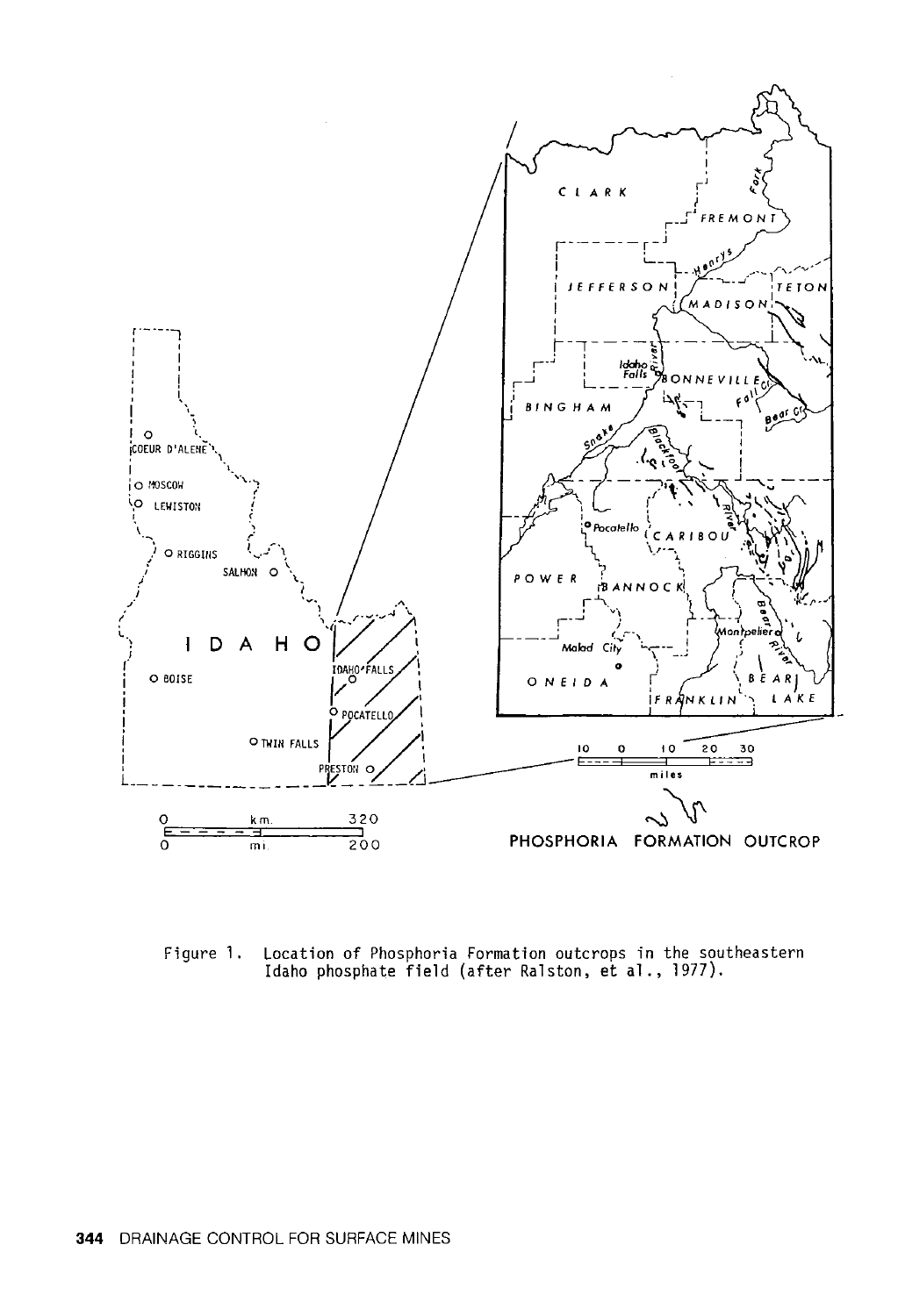complex water resource systems have developed over geologic time, through the interaction of many environmental factors. Factors such as the geologic, topographic, hydrogeologic, chemical, and climatic characteristics of the area influence the occurrence, movement, and quality of the water resource systems.

Mining activities within the phosphate field alter the existing environmental characteristics and therefore will, or have the potential to, impact the water resource systems. The water resource systems also have the potential to hamper mining operations in certain areas through pit flooding and through pit and waste dump stability problems.

An expected future increase in mining activities increases<br>potential for impacts of the water resource systems. It the potential for impacts of the water resource systems. is evident that a thorough understanding of the many interrelated factors which control the water resource systems is necessary before potential mining impacts can be predicted and assessed. A definite need exists for a systematic method of identifying water resource systems at mine sites and evaluating mine sites for potential hydrologic impacts. identification of water resource systems allows more efficient environmental management with less cost to industry. It also provides important inputs for mine management.

#### Purpose

The purpose of this paper is to present conceputal models of water resource systems of the southeastern Idaho phosphate field that can be used to systematically identify water resource systems at mine sites and evaluate mine sites for potential hydrologic impacts. The conceptual models are to be based on ground water flow theory and on observations of existing flow systems and mining impacts. The models can be used to evaluate present and potential mining impacts on the water resource systems and also to predict potential limitations to mining imposed by the water resource systems. The evaluation method should be of benefit to both mining interests and resource administration.

Description of the Phosphate Mining Region

Several important major valleys and ridges occupy the central portion of the western phosphate field in Idaho. These ridge and valley systems trend predominantly northwestsoutheast. The ridges in the study area are from 5 to nearly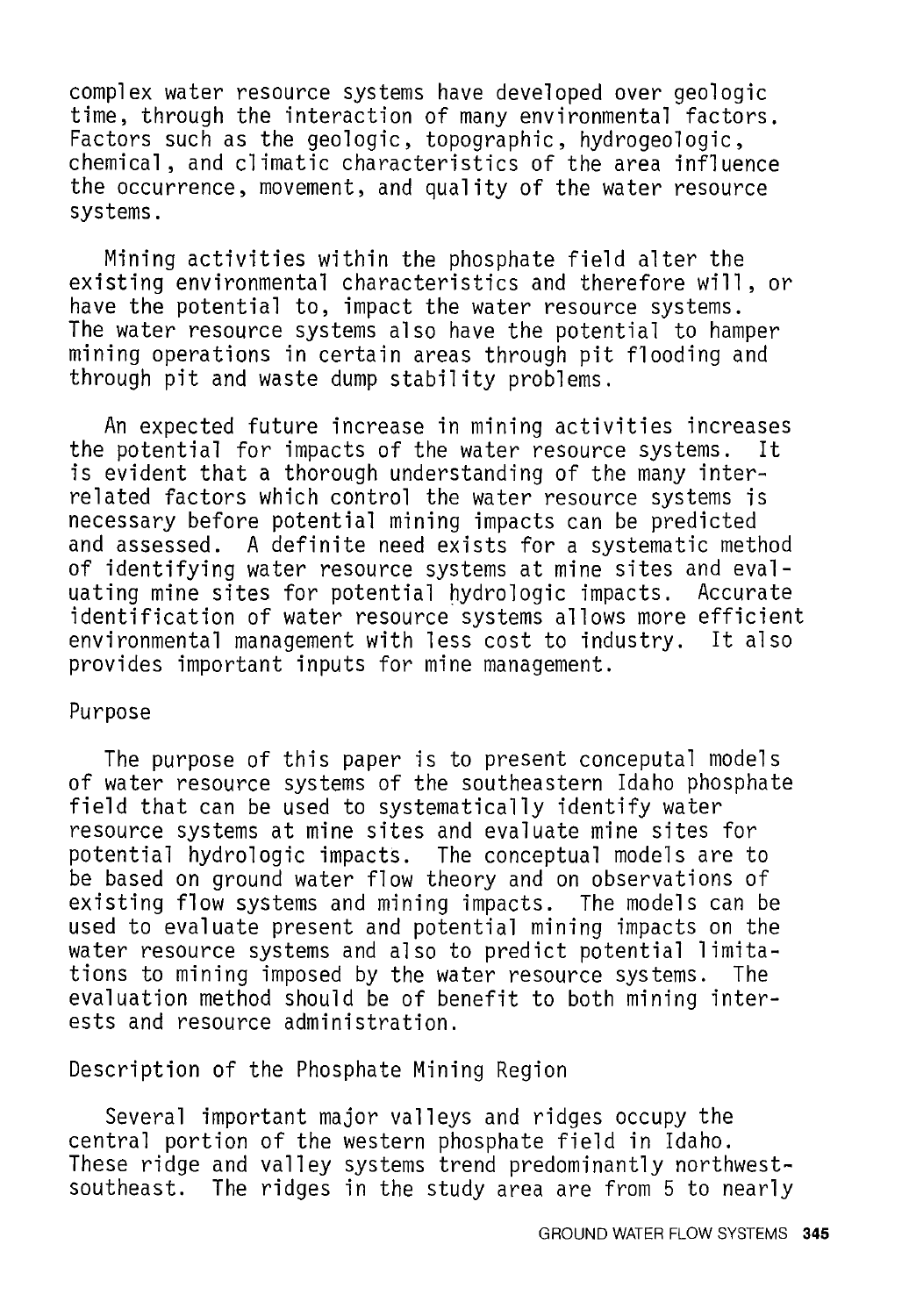40 miles long and from 1 to 10 miles wide. Elevations of ridge tops range from  $7,000$  feet to nearly  $10,000$  feet. valleys as a rule are narrower and shorter than the ridges and range in altitude from about 5,800 to 7,500 feet.

Average annual precipitation in the study area ranges from about 15 inches or less at the lower elevations, to more than 35 inches on the higher ridge tops. In the southern and eastern portions of the study area, an average of 54 percent of the annual precipitation falls between November 1 and April 30, mainly as snow (U.S.D.A. Forest Service, 1978, p. 57). Snow accumulations on the lee (northeast) side of ridges may create drifts up to 30 feet or more in depth.

Geologic Setting

Rocks exposed in the study area range in age from Precambrian to recent; however, the marine sedimentary rocks of Carboniferous, Permian and Triassic age are of primary importance to the phosphate mining industry. Phosphate ore is mined from the Meade Peak member of the Phosphoria Formation, which is of Permian age. Hydrogeologic descriptions of pertinent formations in the study area are presented in table 1.

The geology of the study area is extremely complex. The general northwest-southeast linear trend of the mountains and valleys can be attributed to major thrusting and deformation during the Laramide Orogeny of Cretaceous age. Structure of the study area is dominated by major northwest-southeast trending synclines, anticlines, and associated faults. Subsequent erosion formed many valleys along the anticlinal fold axes. Normal faulting of the region during late Tertiary and throughout the Quarternary further complicates the structure. ·Quarternary basalts blanket a portion of the study area and form the Blackfoot lava field in the vicinity of the Blackfoot Reservoir. Most valleys of the study area contain Quarternary deposits of colluvium and alluvium.

### WATER RESOURCE SYSTEMS OF THE PHOSPHATE AREA

Introduction

Hydrogeologic investigations conducted at three separate mine sites reveal relationships between specific geologic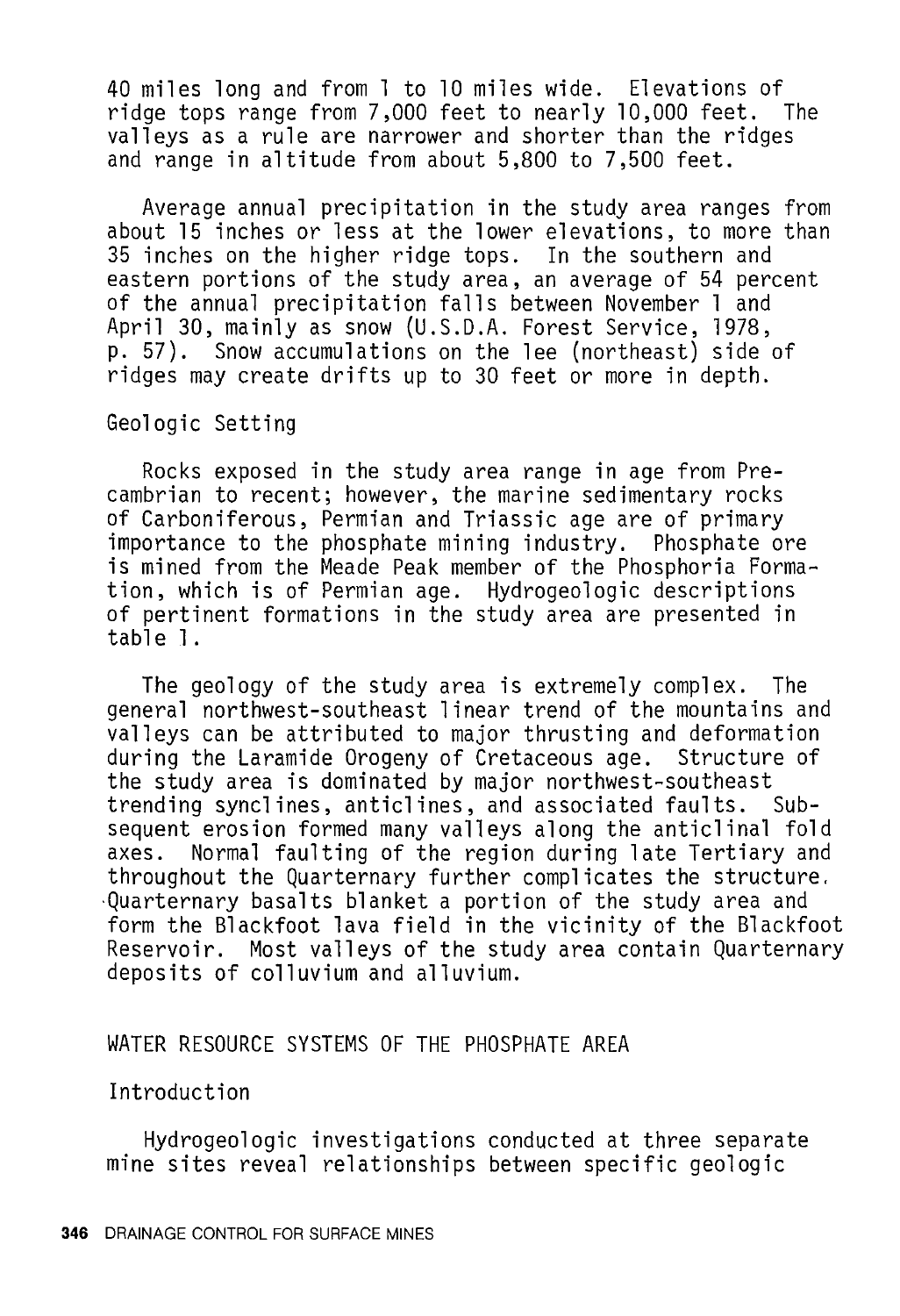|               | Formation  | Member          | Thickness<br>feet | Lithology                                                                          | Hydrogeologic<br>Characteristics<br>(Permeability) | Hydrogeologic<br>Classification |  |
|---------------|------------|-----------------|-------------------|------------------------------------------------------------------------------------|----------------------------------------------------|---------------------------------|--|
| Triassic      | Thaynes    | Upper           | 900-1200          | Limestone and sandstone with<br>some shale siltstone layers                        | moderate to high                                   | Aquifer                         |  |
|               |            | Middle          | 2000              | Limestone facies interbedded<br>with greater portion of silt-<br>stone and shale   | low to moderate                                    |                                 |  |
|               |            | Lower           | 2000              | Limestone facies interbedded<br>with greater portion of silt-<br>stone and shale   | low to moderate                                    |                                 |  |
|               | Dinwoody   | Upper           | 900               | Interbedded limestone and<br>siltstone with discontinuous<br>shaly zones           | moderate for<br>limestone and                      | Aquifer                         |  |
|               |            | Lower           |                   | Calcareous shale and silt-<br>stone with few thin limestone<br>beds.               | siltstone, low<br>for shale and silt               |                                 |  |
| Permian       | Phosphoria | Rex Chert Unit  | $120 - 150$       | Chert and cherty limestone,<br>thick bedded                                        | permeable when<br>fractured                        | Aquifer or<br>Aquitard          |  |
|               |            | Meade Peak Unit | $150 - 200$       | Phosphatic shale, mudstone<br>and phosphatic rock. Some<br>limestone and siltstone | low to semi-<br>permeable                          | Aquiclude                       |  |
| Carboniferous | Wells      | Upper           | 50                | Siliceous limestone                                                                | Moderate                                           |                                 |  |
|               |            | Middle          | 1500              | Sandy limestone, sandstone                                                         | high                                               |                                 |  |
|               |            | Lower           |                   | Limestone, mostly sandy<br>and cherty                                              | moderate to<br>high                                | Aquifer                         |  |
|               | Brazer     | Upper           | 200               | Black and white laminated                                                          | very low                                           | Aquifer                         |  |
|               |            | Middle          | 1000              | Thick bedded limestone                                                             | high                                               |                                 |  |
|               |            | Lower           | 600-1000          | Thin bedded limestone                                                              | high                                               |                                 |  |

Table 1. Hydrostratigraphic columnar section in the investigated areas in southeastern Idaho (after Ralston et al., 1977).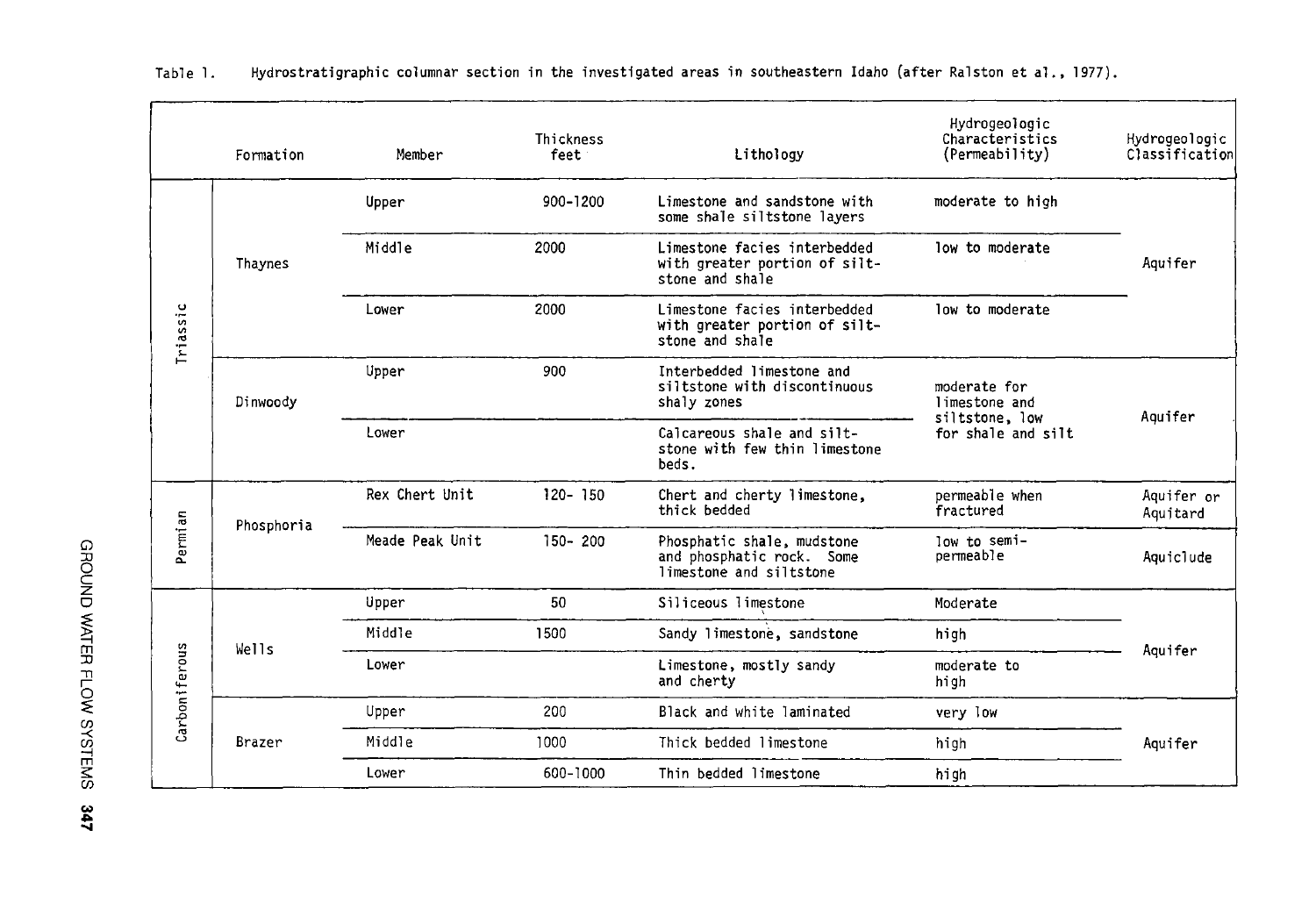units and ground water flow systems. In each area the Thaynes and Dinwoody formations were found to support sig- nificant ground water flow systems. It was also determined that the Phosphoria Formation does not support any major ground water flow systems; however, the underlying Wells Formation does support flow systems (Ralston and others,<br>1977). Winter (1979) demonstrated that the "phosphate s 1977). Winter (1979) demonstrated that the "phosphate sequence" of sedimentary rock units (Dinwoody, Phosphoria and Wells formations) exhibit similar hydrogeologic properties over a large area. Winter's study included measuring stream gain or loss over the "phosphate sequence" and locating springs with respect to geologic controls.

The hydrogeologic characteristics of the specific units combine with structural, topographic and climatic factors to control the flow systems in the area. It is important to understand how these factors interrelate to form the complex water resource systems found at mine sites.

#### Hydrogeology

The sedimentary sequence of the Dinwoody, Phosphoria, and Wells formations forms the basic stratigraphy at all mine sites within the study area. Colluvium and alluvium are also important at some sites.

The Dinwoody Formation of Triassic age consists of an upper member and a lower member. Winter (1979) identified 25 springs discharging from the Dinwoody Formation in eastern Caribou County. Of these 25 springs, 20 were discharging from the lower member. Stream gain-loss studies indicated that flow increased at most sites across exposures of the Dinwoody Formation because of ground water discharge into the stream. Hydrogeologic investigations suggest that both members of the Dinwoody Formation will support ground water flow systems throughout the study area, provided that recharge is available to the formation. The cross section of the Little Long Valley Mine presented in figure 2 shows that the stream in the valley receives most of its baseflow from a ground water flow system in the Dinwoody Formation on Similar springs issue from the Dinwoody Formation at most mine sites.

The Phosphoria Formation of Permian age consists of the Rex Chert Member (the Cherty Shale Member is included as part of the Rex Chert Member) and the Meade Peak Phosphatic Shale Member. The Rex Chert Member generally has very low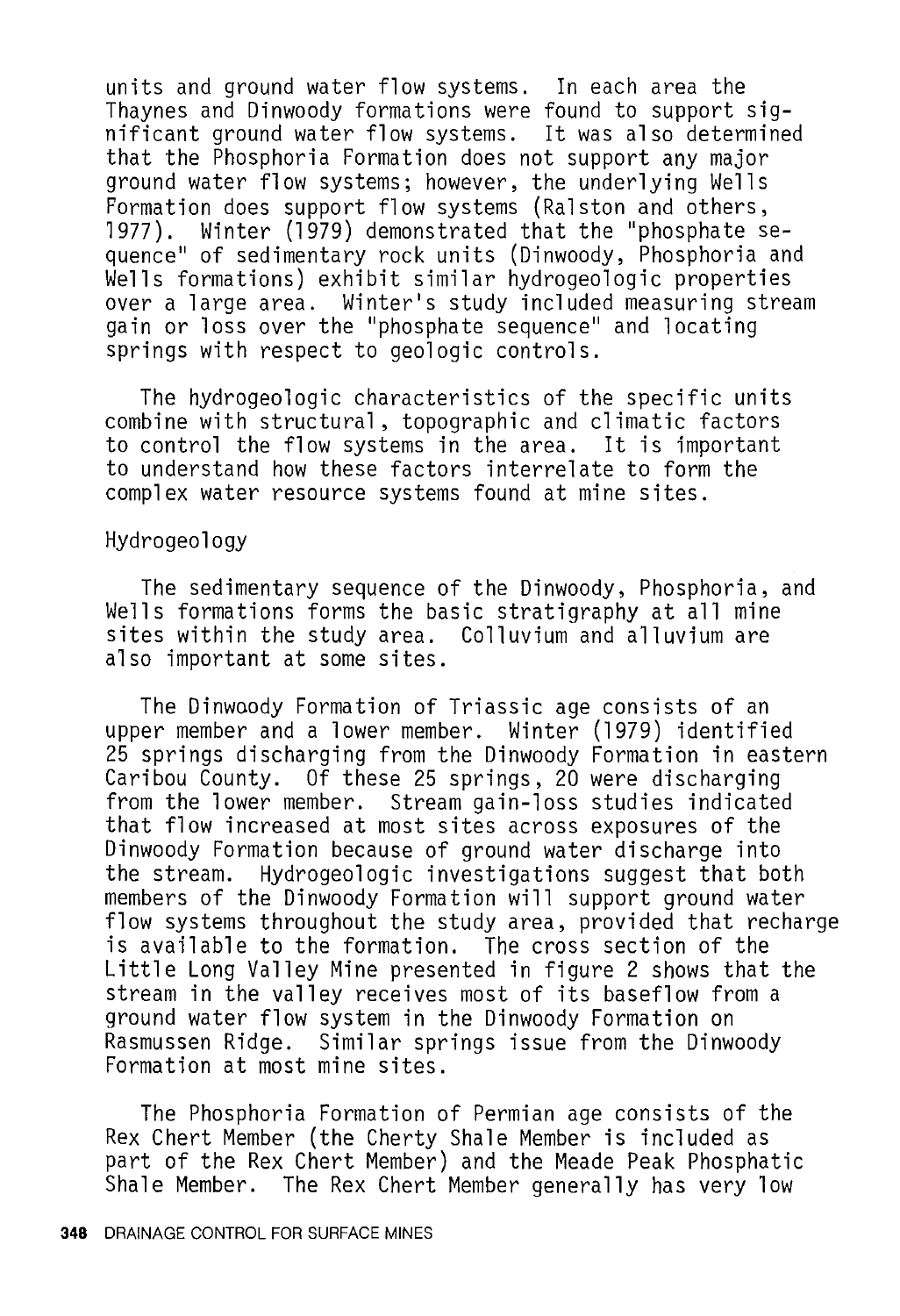

Figure 2. Generalized geologic section of the Wooley Valley Mine area (after Mohammad, 1977).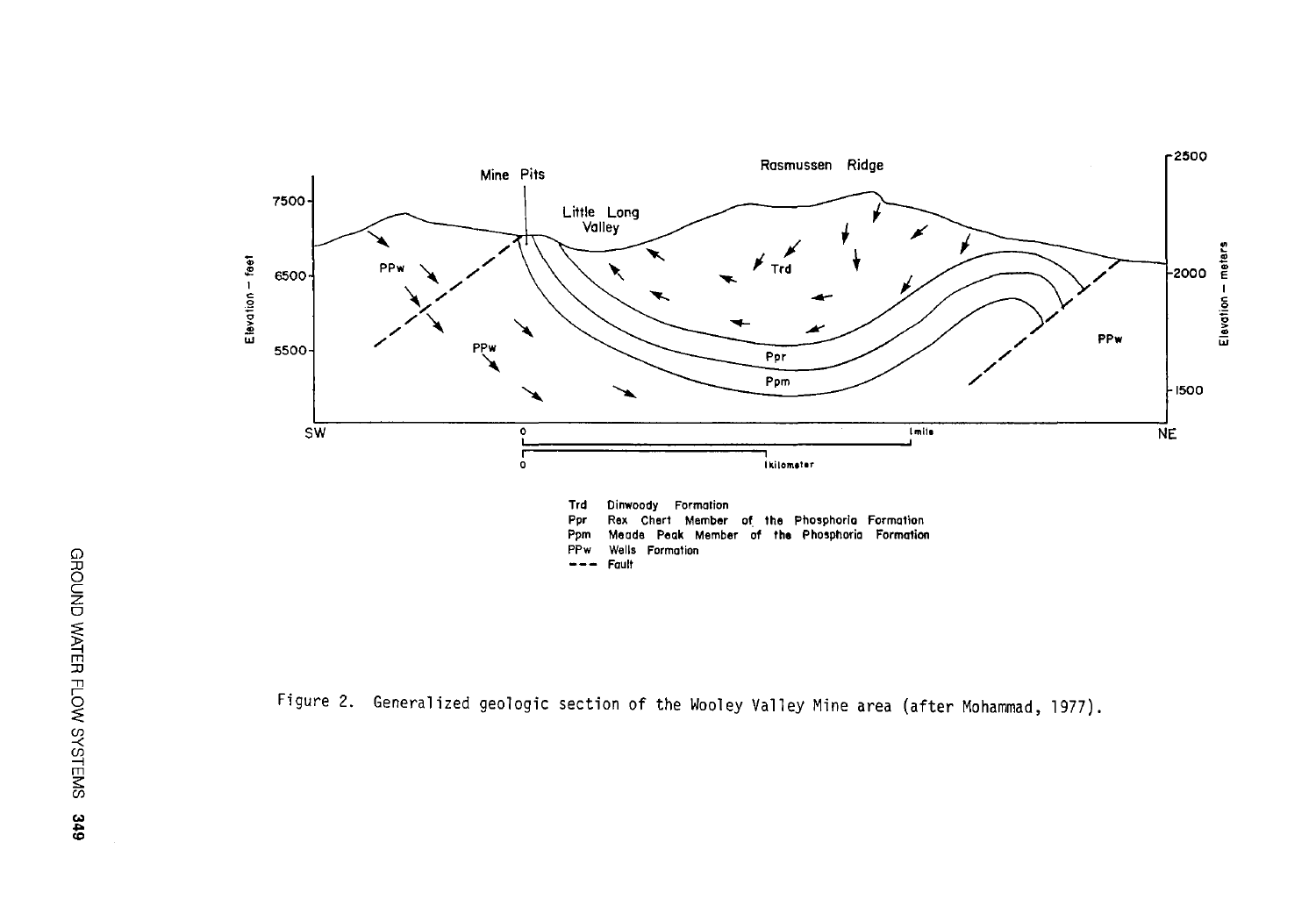hydraulic conductivity except where it has been significantly altered by fracturing and jointing. Aquifer tests conducted at the Lower Dry Valley Mine site by Vandell (1978) demonstrated that highly fractured zones within the Rex Chert can yield significant quantities of water; however, these Winter (1979) concluded that the Rex Chert and Meade Peak members of the Phosphoria Formation do not support any major ground water flow systems in the study area. His conclusion was based on the limited number and size of springs that discharge from the Phosphoria Formation. Streams generally do not gain or lose across exposures of the Phosphoria Formation due to the low hydraulic conductivity of the formation. Studies at specific mine sites support the hypothesis that the Phosphoria Formation does not support any major ground water flow systems in the study area. Figure 2 shows that the Phosphoria Formation separates the flow system in the Dinwoody Formation from a deeper flow system in the Wells Formation in Little Long<br>Valley.

The Wells Formation of Pennsylvanian age is divided into an upper member and a lower member. Both members of the Wells Formation support major ground water flow systems in the study area. Sections of the Wells Formation exhibit high hydraulic conductivity and readily accept recharge. Stream gain-loss measurements made by Winter (1979) showed that stream flow is always lost to some degree, if not entirely, across exposures of the upper member of the Wells Formation. Several large springs in the study area issue from the Wells Formation or from the underlying Brazer Limestone. These springs have relatively constant discharge, suggesting a regional ground water flow. A ground water flow system in the Wells Formation accounts for the lack of streamflow in Dry Valley near a mine site in that area (Fig. 3). Large springs occur in Slug Creek Valley at the end of this flow system.

Quarternary deposits of colluvium and alluvium support ground water flow systems in the study area. contain aquifers within alluvium which play important roles in ground water-surface water relationships.

#### Structure

The geologic structure of the study area is dominated by folds and faults. Structural features have greatly influenced the devlopment of ground water and surface water flow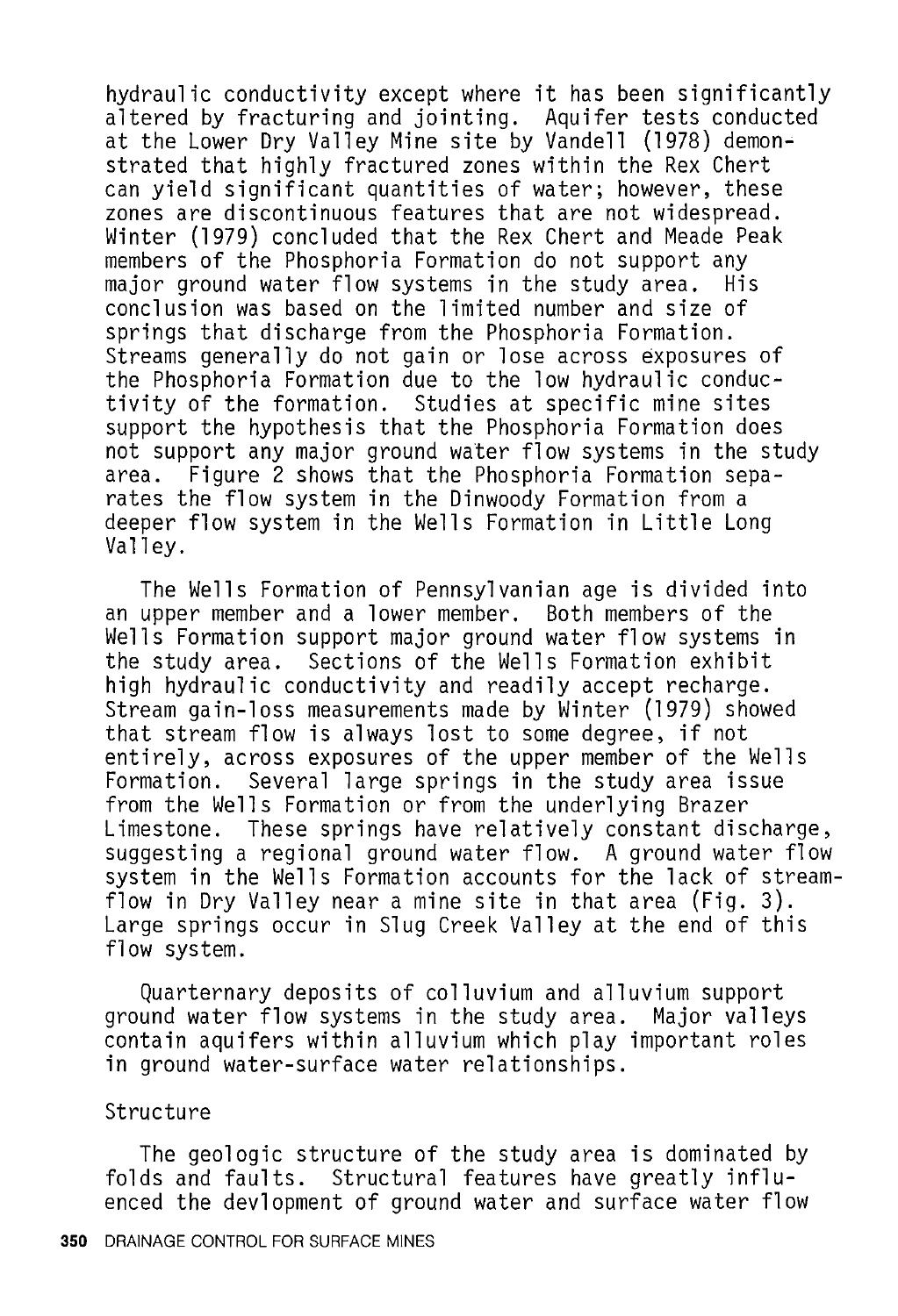

- Pwu Upper Wells Formation
- Meade Peak Member of the Phosphoria Formation Ppm
- Ppr Rex Chert Member of the Phosphoria Formation
- Lower Dinwoody Formation **Rd1**
- 
- Middle Thaynes Formation Rtp
- **Rtn** Nodular Siltstone Member of the Thaynes Formation
- QTs **Sedimentary Deposits**
- Alluvium Qal
- Postulated Flow Path ◅

Figure 3. Postulated Dry Valley-Slug Creek Valley ground-water flow system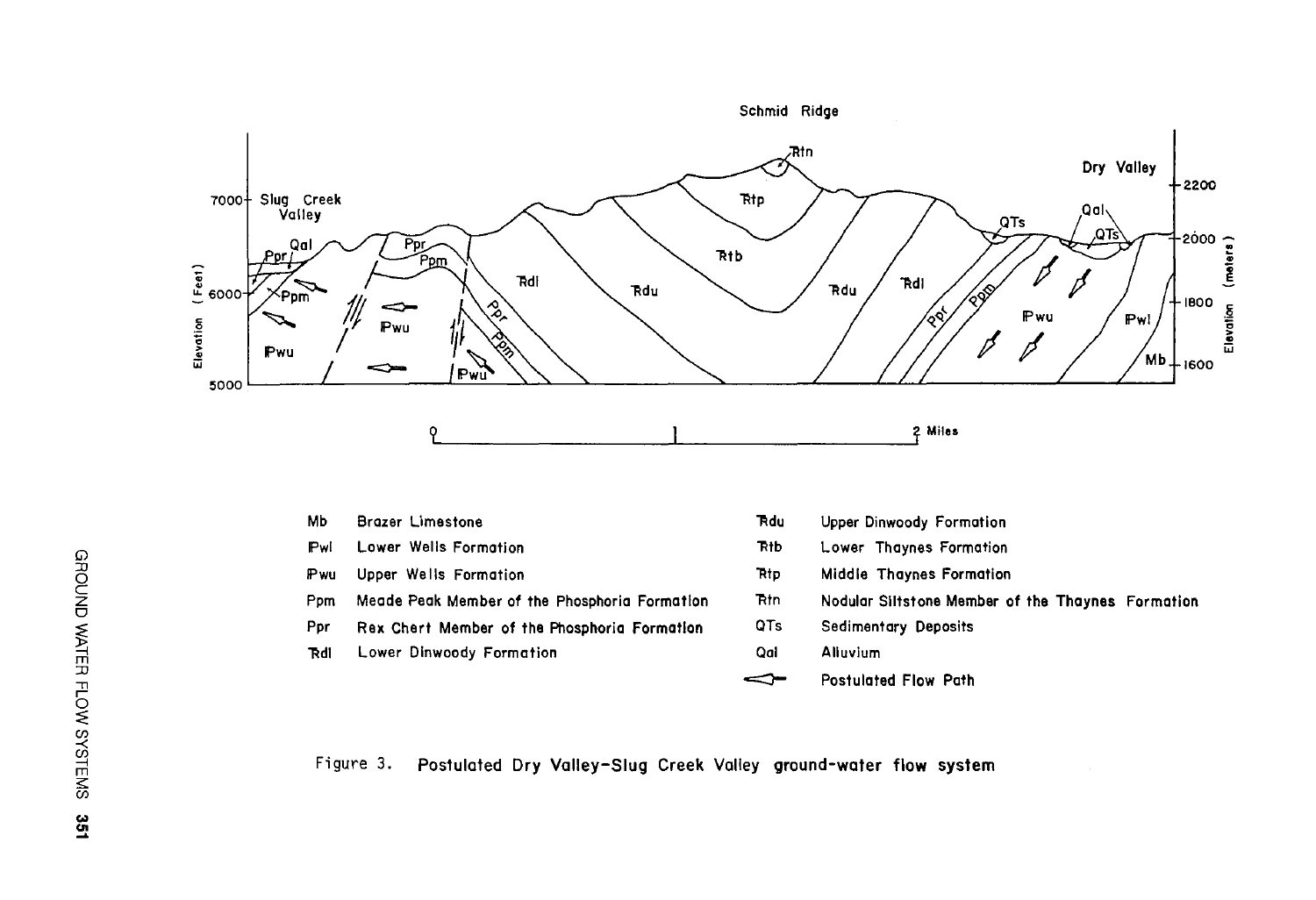systems. Major surface drainages are generally parallel to fold axes or follow fault structures. Stream valleys generally occur within the eroded cores of anticlines and ridges generally follow synclinal axes.

Structural features control to a large extent the loca-<br>n of ground water recharge and discharge areas. Ground tion of ground water recharge and discharge areas. water entering a geologic formation tends to follow bedding planes because hydraulic conductivity is higher parallel to bedding than across bedding planes. Valleys in the study area often lie on anticlinal axes, which provides a structural avenue for ground water to flow from one valley to another under ridges. Recharge to permeable rock outcrops on ridges may also follow fold structures and discharge in distant valleys. Fault structures affect the location of many springs. Figures 2 and 3 show how structure controls ground water flow in Little Long Valley and Dry Valley.

#### Topography and Climate

Topography and climate greatly influence flow system development in the study area. Basically, the topography is dominated by ridge and valley systems which trend northwestsoutheast. Wind patterns cause snow to accumulate on the eastern and northern slopes of these ridge systems. Snow drifts on ridges may accumulate to more than 30 feet in depth and be as long as six miles (U.S.D.A. Forest Service, 1978). Eastern and northern ridge slopes and other lee slopes accumulate a large snowpack; therefore these areas are major recharge areas for ground water and surface water flow systems.

Summary of Water Resource Systems

Definite patterns of surface water and ground water flow are evident in the southeastern Idaho phosphate field. These ground water and surface water flow patterns are largely controlled by geology, hydrogeology, topography, and availability of recharge.

Precipitation on lee slopes supports flow in small surface channels and recharges ground water flow systems in the Thaynes, Dinwoody and Wells formations and in colluvial deposits. Ground water within saturated colluvium moves down slope forming local flow systems. These local flow systems discharge as small springs or seeps. Many of these local ground water flow systems dry up during summer months.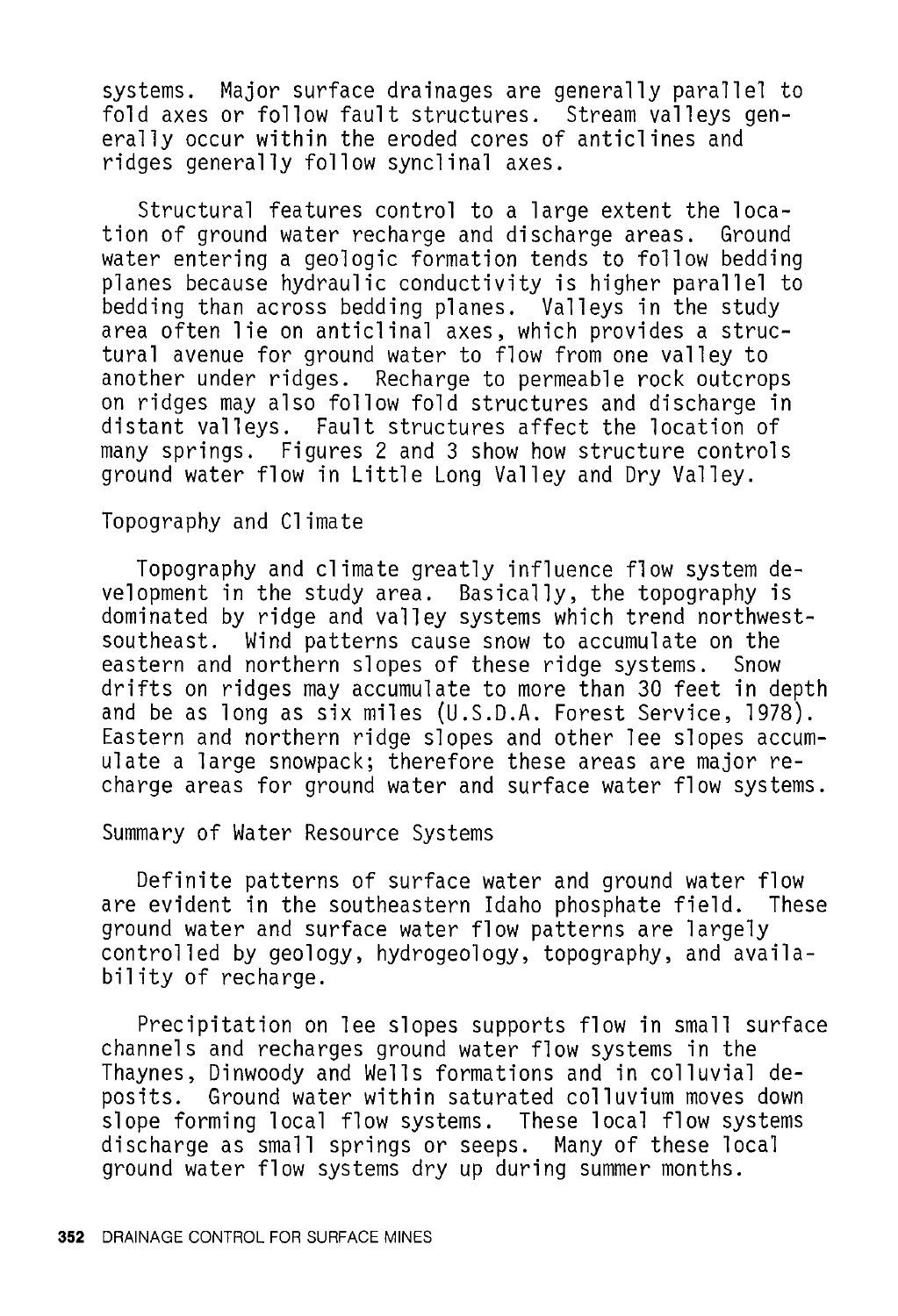Recharge which enters the Thaynes and Dinwoody formations<br>ms local and intermediate ground water flow systems. Reforms local and intermediate ground water flow systems. charge comes mostly from direct precipitation and from discharge by small local ground water flow systems. Ground bedding planes and fault structures. Discharge from the flow systems is to springs and streams where bedding planes and faults intercept land surface. Some of the ground water within these flow systems moves across bedding planes into the<br>lower member of the Dinwoody Formation. Further cross bedding flow is virtually prevented by the relatively low hydraulic conductivity of the Phosphoria Formation. Ground water commonly discharges along the Dinwoody-Phosphoria contact in the form of springs and increased stream flow (Winter, 1979).

The Meade Peak member of the Phosphoria Formation supports no significant ground water flow systems. The Rex Chert mem-<br>ber may support localized flow systems where it is highly fractured. The Phosphoria Formation forms an effective hydrologic barrier between flow systems within the Thaynes and Dinwoody formations from those within the Wells Formation and Brazer Limestone. A possible exception to this is where considerable displacement has occurred due to faulting.

The Wells Formation supports major ground water flow systems within the study area. Evidence suggests that these flow systems are regional in extent. Recharge to regional ground water flow systems in the Wells Formation occurs from precipitation, streamflow loss, and downward percolation from alluvial valley aquifers. The high mountains and valleys, which receive the greatest precipitation, are the principal recharge areas for regional flow systems. Discharge from regional flow systems is controlled largely by topography and structure. The Snake River Valley and the Bear River Valley are probably primary discharge areas for regional ground water flow systems.

Alluvial material in valleys contain large quantities of ground water. Surface water and ground water flow systems within alluvial materials readily interact. Some stream reaches within valleys lose to underlying alluvium while other reaches gain water from the alluvium.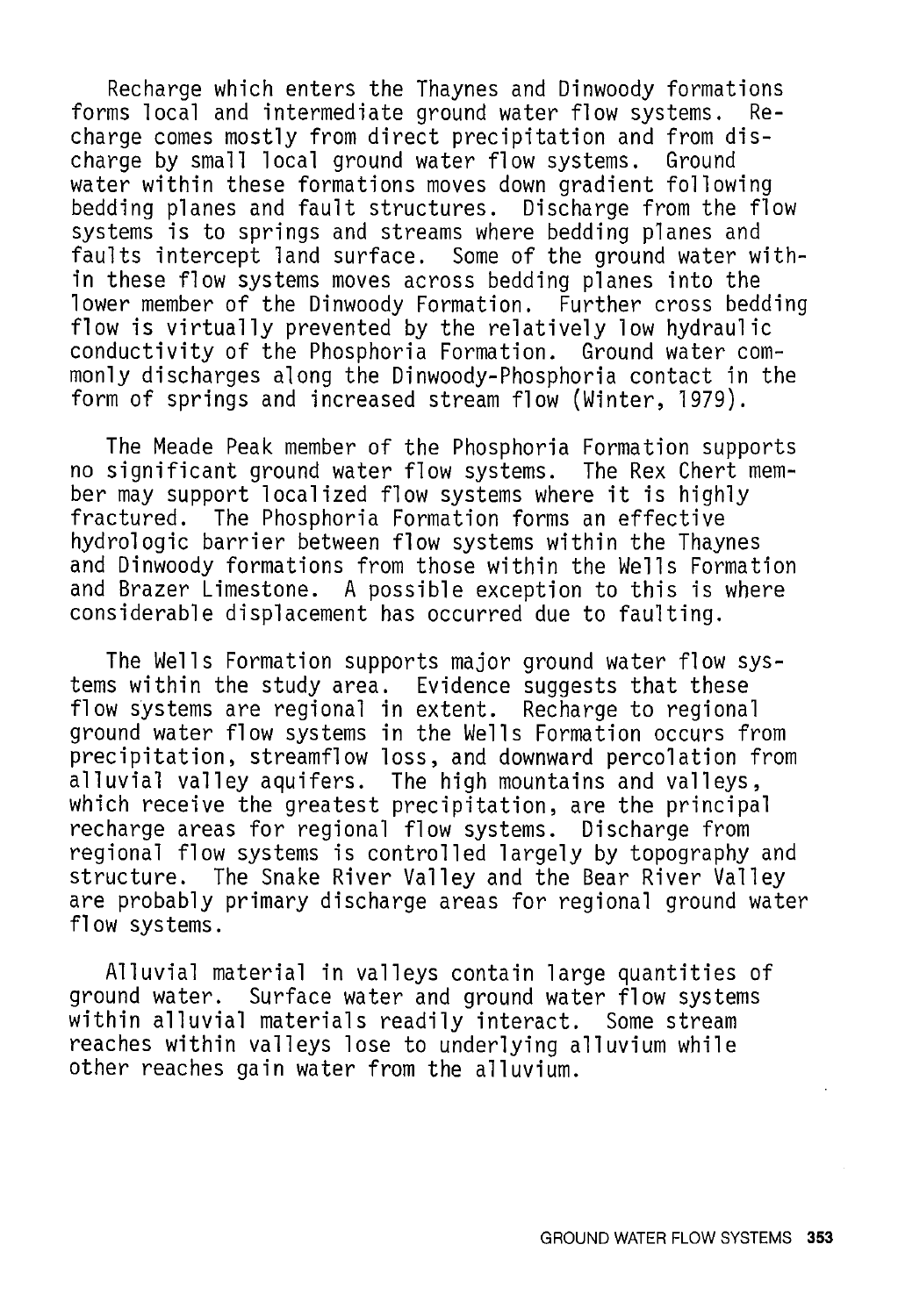#### MINING AND WATER RESOURCE SYSTEMS

Environmental Factors Which Control Water Resource Systems

The flow systems indigenous to the phosphate field of southeastern Idaho are the result of the interaction of the many physical factors actively at work within the environment. These include geologic, topographic, hydrogeologic, climatic and chemical factors. Identification of these environmental factors and determination of their influence on flow system processes is important to the development of flow system models of the phosphate mining areas. Impacts of mining on water resource systems can only be predicted if the relationships between environmental factors and flow system development are understood. For example, potential impacts of mining on a ground water flow system can be predicted only if it is known how changes in geologic, topographic, and hydrogeologic factors affect a ground water flow system, because mining alters these factors.

Geologic factors greatly influence the location and devel-<br>ent of ground water and surface water flow systems. Some opment of ground water and surface water flow systems. of the geologic factors which affect the development of flow systems are: 1) areal extent and thickness of rock units, 2) dip of rock units, 3) orientation of rock units relative to topography, 4) folding of rock units, 5) fracturing and faulting, and 6) outcrop patterns.

Topographic factors influence the geometry of a basin and the development of local, intermediate, or regional flow sys-<br>tems. Some of the topographic factors which affect the devel Some of the topographic factors which affect the development of flow systems are: 1) regional slope of valley flanks within a basin, 2) amount of local relief, 3) relative size of basins, and 4) orientation of valleys and ridges.

Hydrogeologic factors within a basin directly affect ground water flow rates, flow capacities of rock units, and location<br>of major flow systems. Hydrogeologic factors include: 1) of major flow systems. Hydrogeologic factors include: hydraulic conductivities of rock units, 2) relative hydraulic conductivities parallel and perpendicular to bedding planes, 3) specific yield or storage of rock units, and 4) fluid potential within rock units.

Climatic factors include: 1) precipitation, 2) wind velocity and direction, and 3) evaporation and evapotrans- piration potential.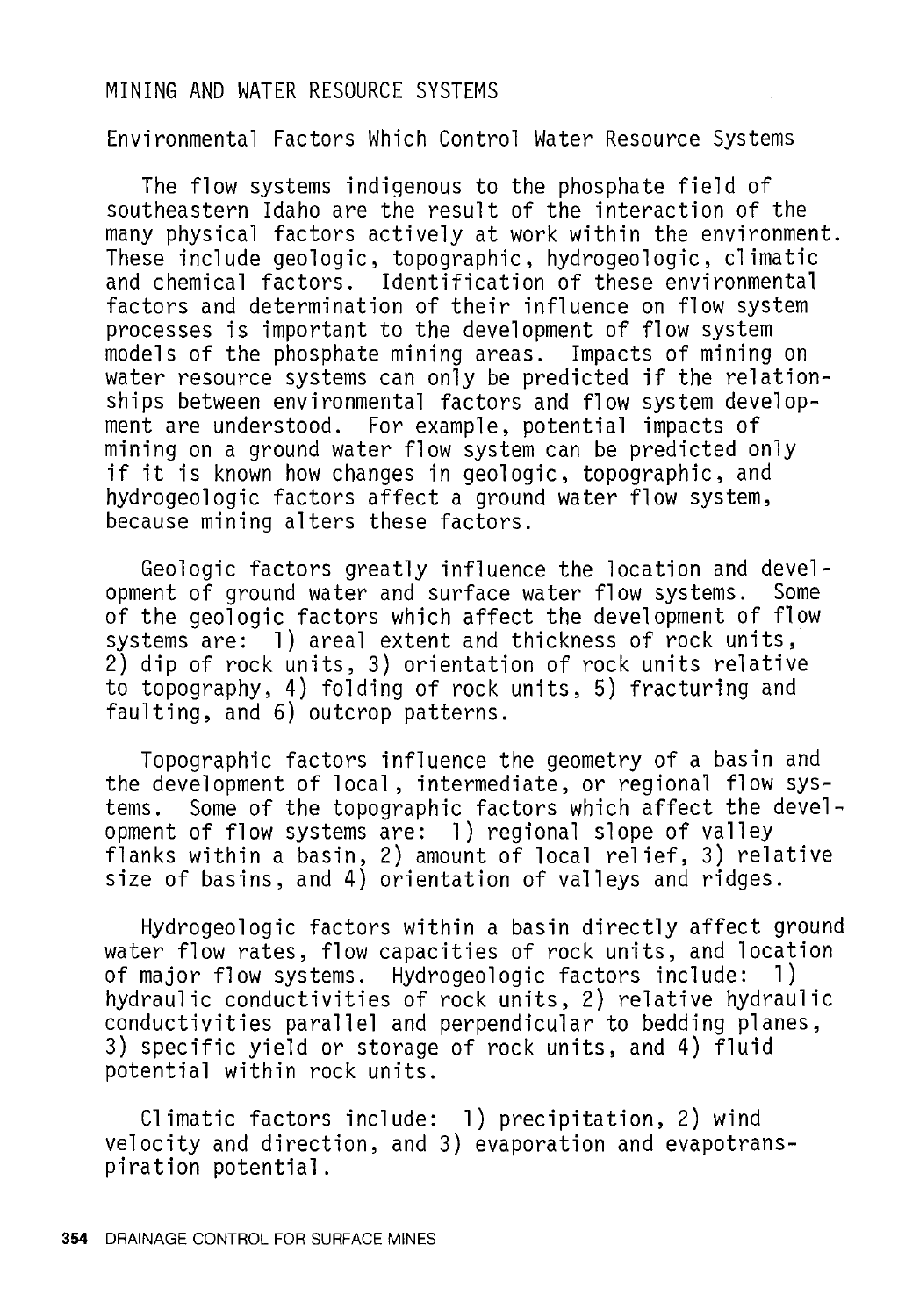Chemical factors of primary importance to water quality include: 1) available nutrients, radioactive elements, and heavy metals in the rock, soil, and water, 2) chemical stability of earth materials, and 3) pH balance between ground water and earth materials.

#### Mining Factors Which Affect Water Resource Systems

Mining activities alter or have the potential to alter the existing geology, topography, hydrogeology, biology, and chemical equilibrium within a basin. Changes to these factors will, in turn, affect the water resource system. impacts to water resource systems include changes in the occurrence, movement, and quality of ground water and surface water flow systems. The development of pits and waste dumps are the mining factors which have the greatest potential to affect water resource systems because they create the largest changes in geology, topography, and hydrogeology.

Excavation of mine pits necessarily alters the geology and topography. Factors of pit construction include: 1) areal extent, 2) depth, 3) wall slopes, 4) location relative to geologic structure and 5) location relative to topography (Mohammad, 1977).

Construction of waste piles involve several factors that may affect the occurrence, movement, and quality of flow systems. These include: 1) areal extent, 2) thickness, 3) slopes of waste dump surfaces, 4) hydraulic conductivity of waste rock, 5) location relative to topography, 6) location relative to geologic structure, and 7) chemical stability of waste rock to leaching (Mohammad, 1977).

#### CONCEPTUAL MODELS OF WATER RESOURCE SYSTEMS

#### Introduction

The conceptual, qualitative models presented in this section are based on ground water flow systems theory and on the regional, intermediate, and local flow system relationships outlined previously. The factors found to exert the greatest influence on flow systems within the study area are variations in topography, geology, climate, and hydraulic conductivity of geologic formations. Combinations of these factors are used to determine the ground water flow systems which are most likely to occur at any given mine site. The models are valid only for areas which contain the "phosphate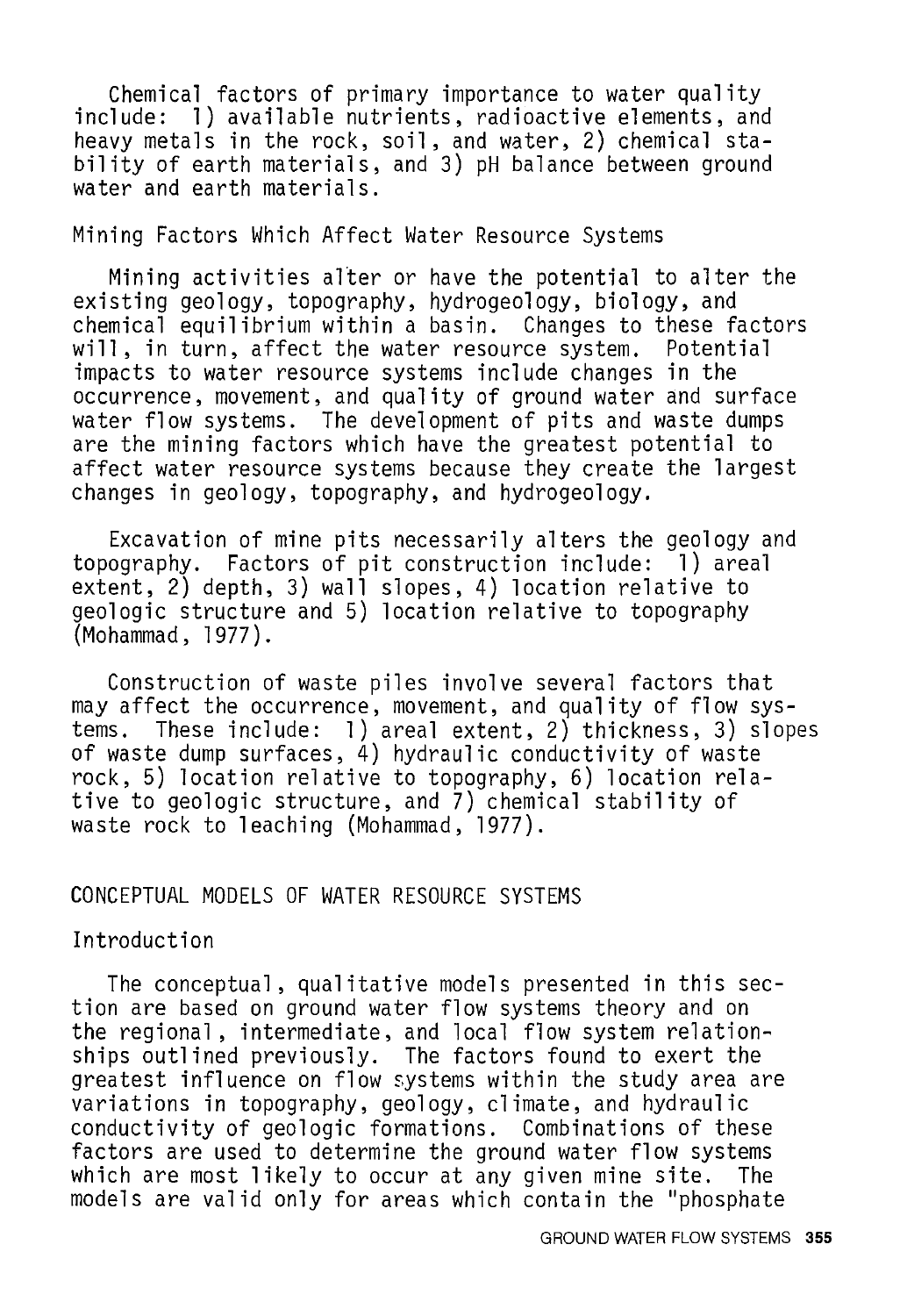sequence" of sedimentary rock units in well defined ridge<br>and valley systems such as those found in the southern and eastern portions of the study area. The models cannot be used to reliably predict ground water flow systems in areas which are dominantly fault controlled and show no definite ridge and valley systems.

#### Assumptions

Several assumptions are necessary for application of these models to ground water flow systems. It is assumed that the relative hydraulic conductivities of the geologic units are consistent over the study area; the Thaynes and Dinwoody formations exhibit moderate hydraulic conductivity, the Phosphoria Formation exhibits low hydraulic conductivity, and the Wells and Brazer Limestone formations exhibit high hydraulic conductivity. The hydrogeologic study on ground water flow systems in the phosphate sequence conducted by Winter (1979) indicates that this is a valid assumption.

It is assumed that relationships between the environmental factors of geology, topography, hydrogeology and climate, and ground water flow system development are the same wherever the same combination of factors exists. Analysis of six existing mine sites in the area indicates that areas which have similar environmental characteristics have similar ground water flow systems. Ground water flow system theory also supports this assumption.

It is assumed that relationships between water resource systems, mining factors, and hydrologic impacts are similar, wherever the same combination of factors exists. Analysis of six existing mine sites in the area indicates that a given hydrologic impact is caused by a given combination of mining factors and water resource system factors. For example, a mine pit may reduce the flow of a spring issuing from the Dinwoody Formation if the mine pit intercepts the ground water flow to that spring.

## Mine Type Designation

The following steps are outlined to select the mine model that best fits a given situation.

Step 1. Is the mine site located within a definite ridge and valley system? Answer: Yes or No. If the answer is no the models do not directly apply. If the answer is yes, continue.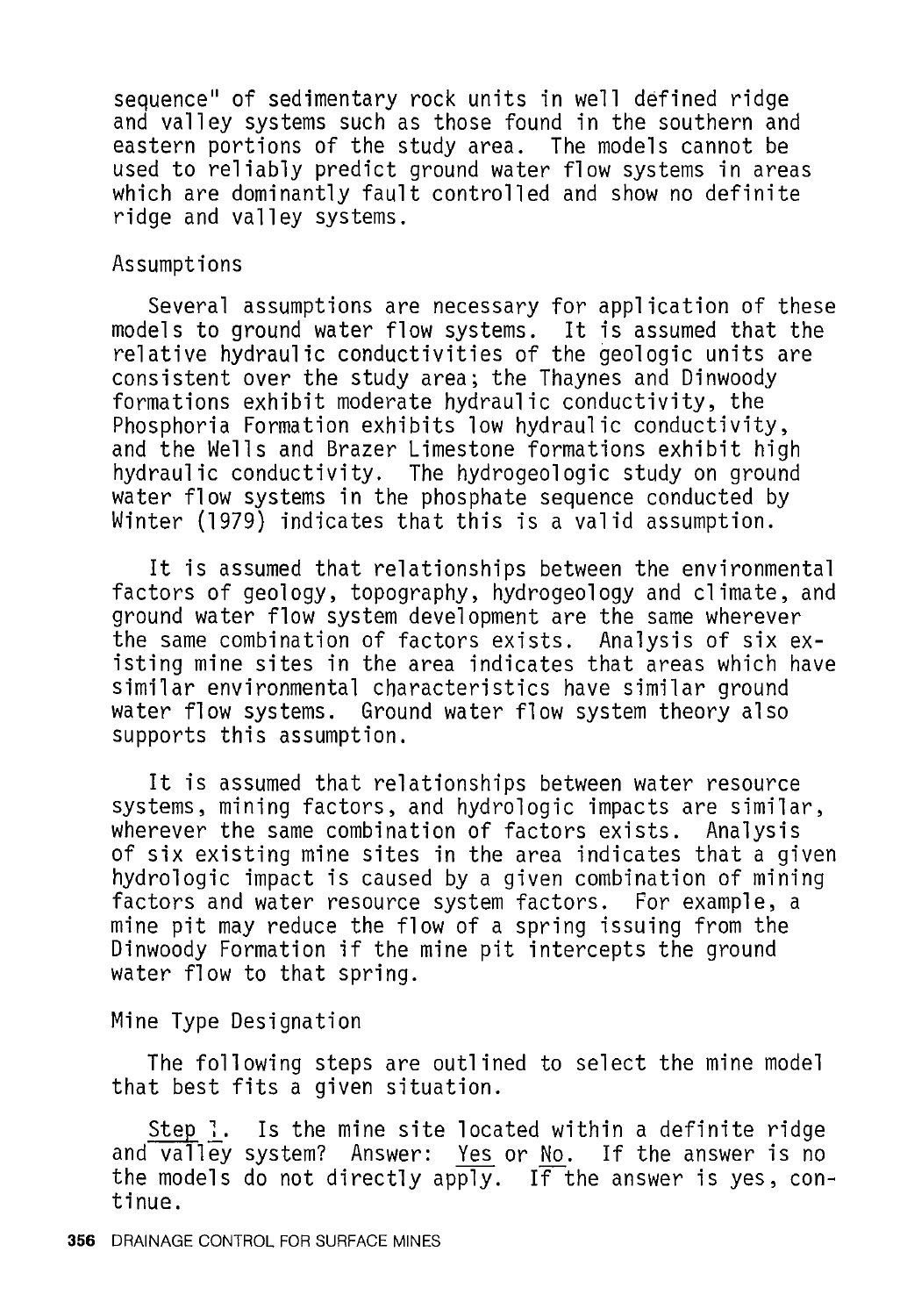Step 2. From figure 4 select the topographic location of the mine site on the major ridge system. Choices are **1)** ridge top, 2) ridge flank, or 3) ridge bottom. Selection should be made based on the location of the mine pits. If the bottom of the mine pit will be no more than about 300 feet below the top of the major ridge, it is classified as "ridge top". Do not classify a mine as ridge top unless it is at the crest of a major ridge or unless it occupies a secondary ridge and the bottom of the mine pits will be substantially above adjacent valley floors. Mines are classified as "ridge bottom" if mine pits will extend below the elevation of the adjacent valley floor. All mine sites located between ridge top or ridge bottom are classified as "ridge flank".

Step 3. From figure 4 select the local topographic condition of the major ridge slopes. Choices are: A) broken ridge slopes and B) smooth ridge slopes. Broken ridge slopes are characterized by numerous valleys, small ridges, and<br>knolls which interrupt the major slope of the ridge. These knolls which interrupt the major slope of the ridge. topographic irregularities are in the order of 100 to 300 feet in relief.

Step 4. From figure 4 select the geologic configuration of the rock units at the mine site. Choices are: A) dip with slope and B) dip contrary to slope. Geologic configuration should be chosen with respect to the location of the mine pits on the ridge. If geologic formations are slightly overturned and the Wells Formation or Brazer Limestone is located at the top of the ridge, choose dip with slope (A). If the geologic units are horizontal and the Dinwoody Formation is located upslope from the mine pits, choose dip contrary to slope (B).

 $Step 5.$  Slect the slope aspect of the mine site. This<br>uld be the slope aspect of the major ridge slope. Choices should be the slope aspect of the major ridge slope. are: A) north and/or east facing, and B) south and/or west facing.

Step 6. The mine site should now have a one digit, three letter code which designates a specific mine type. An example is 2ABB. This particular designation means that the mine pits will be located on a ridge flank with broken local topography, the formations dip contrary to the topographic slope, and the slope faces either south or west or both. Cannon (1979) presents a detailed description of each mine site classification.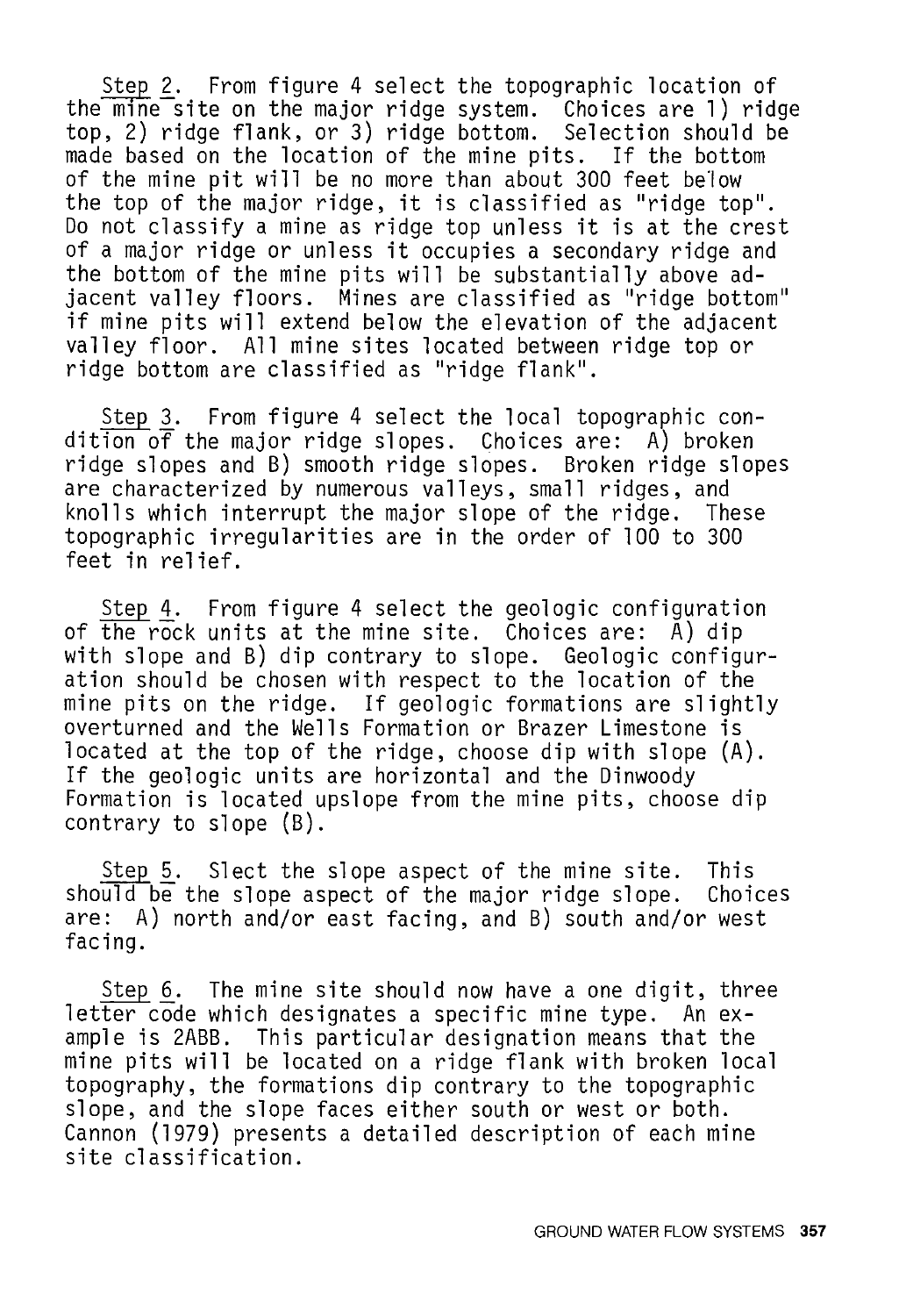

Figure 4. Diagrammatic section for each mine type.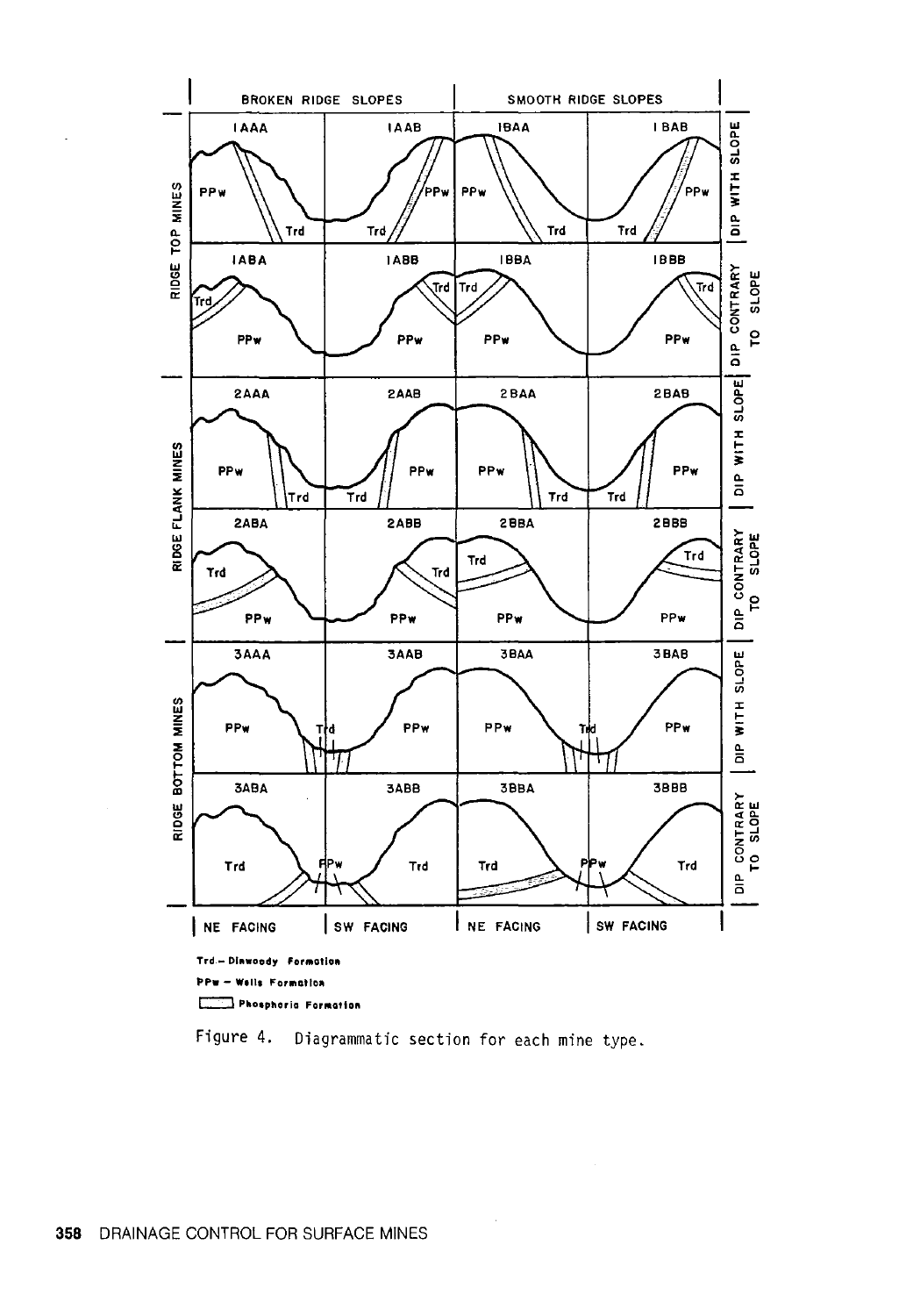## Discussion of Model Predictions

A general ranking of each mine site is given in table 2 for: a) potential for discharge of various types of flow systems into the pit and the associated limitations on mining, b) potential mining impacts on springs which supply baseflow for perennial streams and c) potential for waste dump erosion and instability from water movement through the dump (assuming the waste dump has not been vegetated and is located downstream from the pits). Table 2 shows that mines located at ridge bottoms have the greatest potential for intersecting large flows of ground water. Ridge top mines have the greatest potential for waste dump erosion and instability.

In general, the models should predict ground water flow systems at proposed mine sites with a high level of reliability. However, all models are simplifications of real systems. Local folds or faults may cause variations in flow from that predicted.

# CONCLUSIONS

1. Definite relationships between environmental factors and development of water resource systems have been observed in the study area. Past hydrogeologic studies have shown that relationships exist between geologic formation type and ground water flow systems. This study demonstrates that additional relationships exist between topographic, geologic, and climatic factors and flow system development.

2. Relationships between existing water resource systems, mining activities, and water resource impacts have been observed. The degree of hydrologic impacts from mining is related to the size (local, intermediate, or regional) and types (ground water or surface water) of flow systems encountered at the mine site. Hydrologic limitations to mining are dependent primarily on the size and types of flow systems intercepted by mine pits.

3. Conceptual models have been developed which can be used to identify water resource systems at existing and proposed mine sites in the southeastern Idaho phosphate field. The models delineate ground water flow systems based on the geologic structure, topographic configuration, topographic<br>location, and climatic conditions of the mine area. These location, and climatic conditions of the mine area.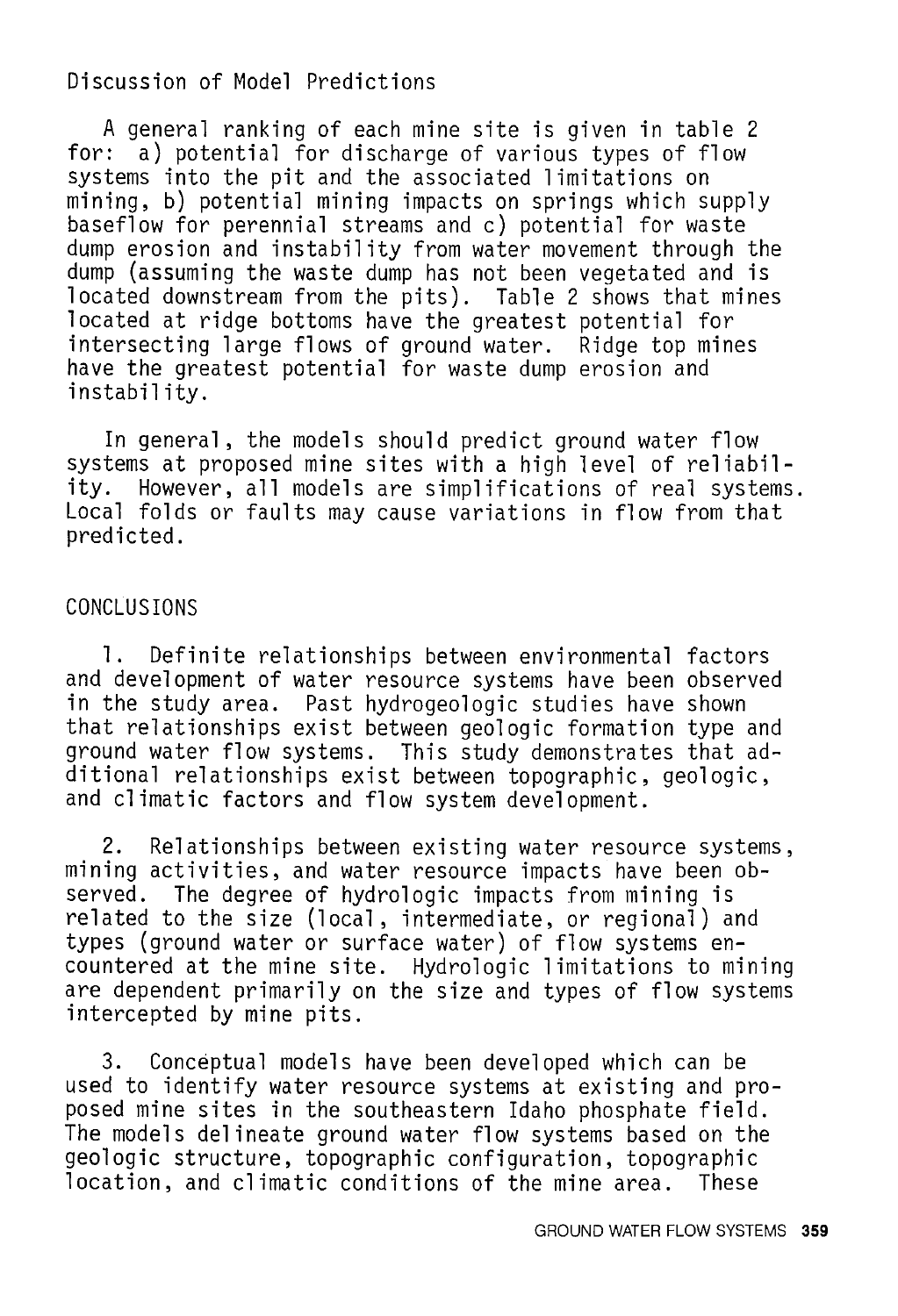| RANK   | PARAMETER                                                                                   |                                                                   |                                                              |                                                                                              |                                                                                                    |                                                                                               |  |  |  |
|--------|---------------------------------------------------------------------------------------------|-------------------------------------------------------------------|--------------------------------------------------------------|----------------------------------------------------------------------------------------------|----------------------------------------------------------------------------------------------------|-----------------------------------------------------------------------------------------------|--|--|--|
|        |                                                                                             | Potential for discharge<br>of ground water flow systems into pits | Limitations                                                  | Potential<br>for impacts<br>to springs<br>which sup-<br>ply base<br>flow to<br>perennial     | Potential<br>for waste<br>dump erosion<br>and insta-<br>bility from<br>water move-<br>ment through |                                                                                               |  |  |  |
|        | Local                                                                                       | Intermediate                                                      | Regional                                                     | to mining                                                                                    | streams                                                                                            | dump                                                                                          |  |  |  |
| HIGH   | 3ABA<br>2ABA<br>3BBA<br>2BBA<br>3ABB<br>2ABB<br>3BBB<br><b>2BBB</b><br>2AAA<br>2AAB<br>2BAA | 3ABA<br>3BBA<br>3ABB<br>3BBB<br>2ABA<br>2BBA<br>2ABB<br>2BBB      | 3ABA<br>3BBA<br>3ABB<br>3BBB<br>3AAA<br>3BAA<br>3AAB<br>3BAB | 3ABA<br>3BBA<br>3ABB<br>3BBB<br>3AAA<br>3BAA<br>3AAB<br>3BAB<br>2ABA<br>2BBA<br>2ABB<br>2BBB | 3ABA<br>3BBA<br>3ABB<br>3BBB<br>2ABA<br>2BBA<br>2AAB<br>2BBB                                       | 1BAA<br>1AAA<br>1BBA<br>1ABA<br>2BAA<br>2AAA<br>2BBA<br>2ABA<br>1BAB<br>1AAB<br>1.BBB<br>1ABB |  |  |  |
| MEDIUM | 2BAB<br>3AAA<br>3BAA<br>3AAB<br>3BAB                                                        |                                                                   |                                                              | 2AAA<br>2BAA<br>2AAB<br>2BAB                                                                 |                                                                                                    | 2BAB<br>2AAB<br><b>2BBB</b><br>2ABB                                                           |  |  |  |
| LOW    | 1ABA<br>1BBA<br>1AAA<br>1BAA<br>1ABB<br>1BBB<br>1AAB<br>1BAB                                | A11<br><b>Others</b>                                              | A11<br>Others                                                | <b>TAAA</b><br>1ABA<br>1BAA<br>1BBA<br>1AAB<br>1ABB<br>1BAB<br>1BBB                          | A11<br>Others                                                                                      | 3AAA<br>3BAA<br>3AAB<br>3BAB<br>3ABA<br>3BBA<br>3ABB<br>3BBB                                  |  |  |  |

 $\bar{z}$